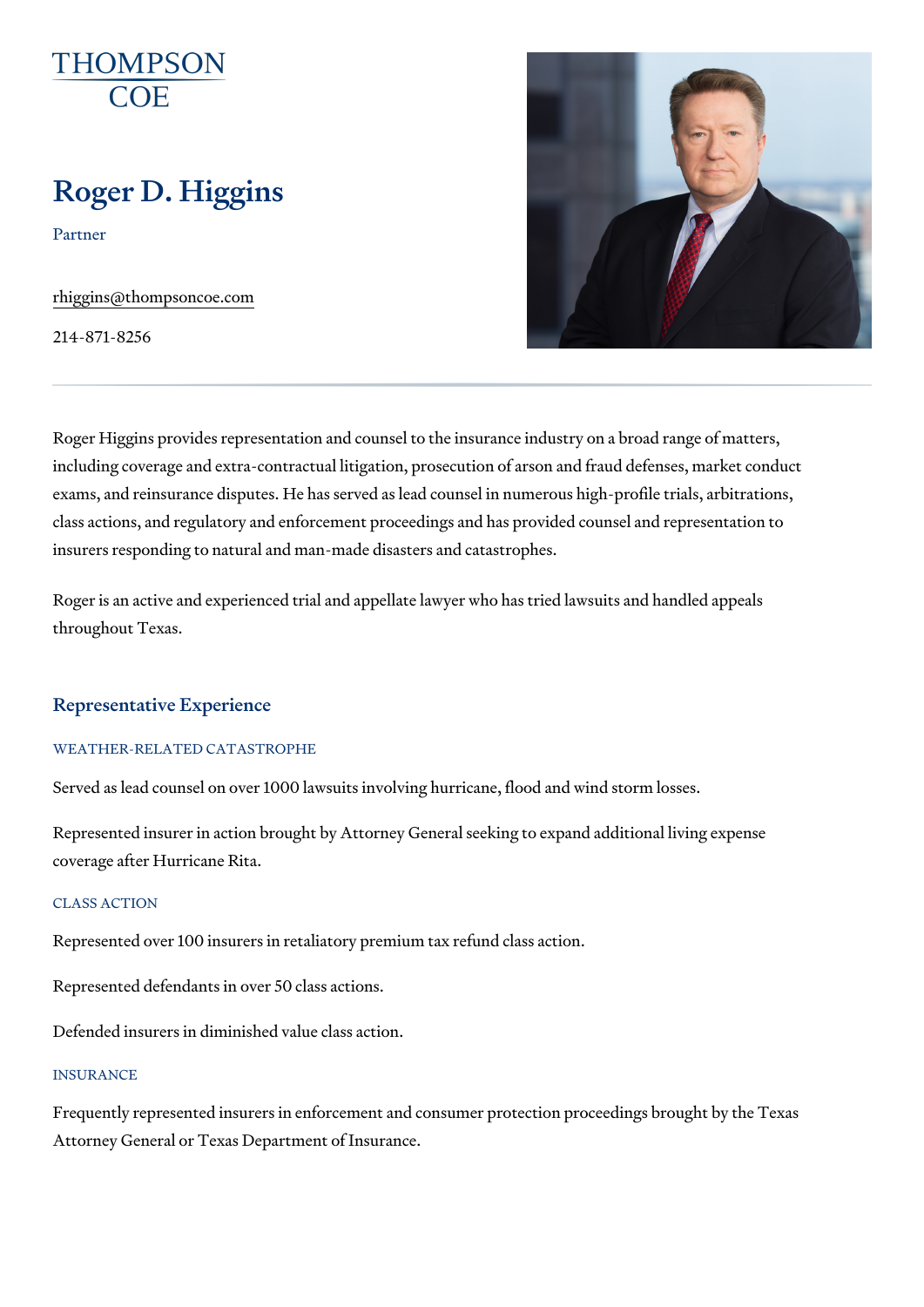Represented major insurers in arbitrations involving insurance claims, insu reinsurance.

Represented insurers in judicial and regulatory proceedings involving prem

Represented insurers in receivership proceedings.

Represented insurers in disputes involving managing general agencies, rei administrators.

Represented insurer in case applying filed rate doctrine to class action of premium and rates.

#### Awards & Recognition

CHAMBERS USA Ranked Band 4 for Insurance in Texas 2003-2022

MARTINDALE HUBBLE AV Peer Review Rated

TEXAS SUPER LAWYERS Listed for Insurance Coverage, Class Action/Mass Torts, and Appellate 2003-2021

## Related Services

[Appellate Li](https://www.thompsoncoe.com/people/roger-d-higgins/)tigation

[Insura](https://www.thompsoncoe.com/people/roger-d-higgins/)nce

#### Publications & Speaking Engagements

Update on Storm Litigation: Hurricane Harvey and Chapter 542A, and Curre Process Thompson Coe CE/CLE 2019

[Superstorm Sandy: Lessons Insurers Can Lea](https://www.thompsoncoe.com/resources/publications/superstorm-sandy-lessons-insurers-can-learn-from-gulf-coast-hurricanes/)rn From Gulf Coast Hurricanes Declarations, International Association of Claim Professionals, Winter 2013 Mar 1, 2013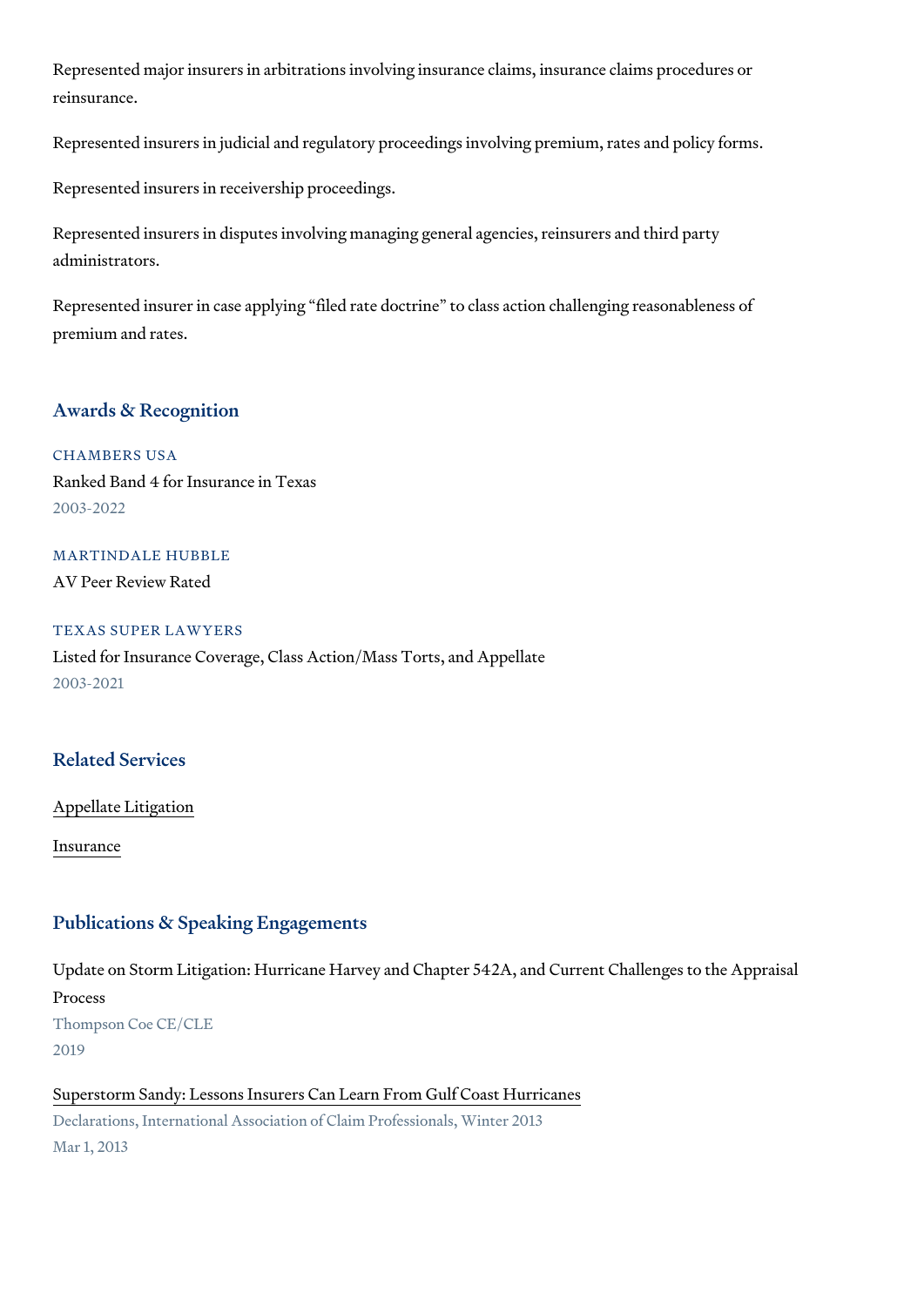#### [Weather-Related Catastrophe Lit](https://www.thompsoncoe.com/resources/publications/weather-related-catastrophe-litigation-management/)igation Management

Jan 1, 2013

#### [HB 274 Loser](https://www.thompsoncoe.com/resources/publications/hb-274-loser-pay-rule/) Pay Rule

Jun 16, 2011

## [Texas Supreme Court s Decision on Waiver of Appra](https://www.thompsoncoe.com/resources/publications/texas-supreme-courts-decision-on-waiver-of-appraisal-in-re-universal-underwriters/)isal In re Universal L May 6, 2011

#### Hurricane Litigation After Mediation Fails

9th Seminar on Texas Insurance Law Developments 2010

#### Handling Hurricane Ike Claims

Texas Insurance and Tort Law Update, Thompson Coe Houston Seminar 2009

#### The Spoliation Doctrine

International Association of Arson Investigators (IAAI) 2009

#### Handling Catastrophe Claims in Texas

Eighth Annual Seminar on Texas Insurance Law Developments 2008

## [Construction Defect Coverage: What](https://www.thompsoncoe.com/resources/publications/construction-defect-coverage-whats-covered-whats-not/) s Covered, What s Not? Jan 20, 2007

[Construction Defect Update: What s](https://www.thompsoncoe.com/resources/publications/construction-defect-update-whats-building-up-in-texas/) Building Up in Texas? Jan 20, 2007

#### So You Believe It Was Arson Now What?

Seventh Annual Seminar on Texas Insurance Law Developments 2007

#### Property Insurance Issues After a Hurricane Loss

Sixth Annual Seminar on Texas Insurance Law Developments 2006

#### Prompt Payment of Claims

11th Seminar on Texas Insurance Law Developments

#### Education, Admissions & Activities

EDUCATION